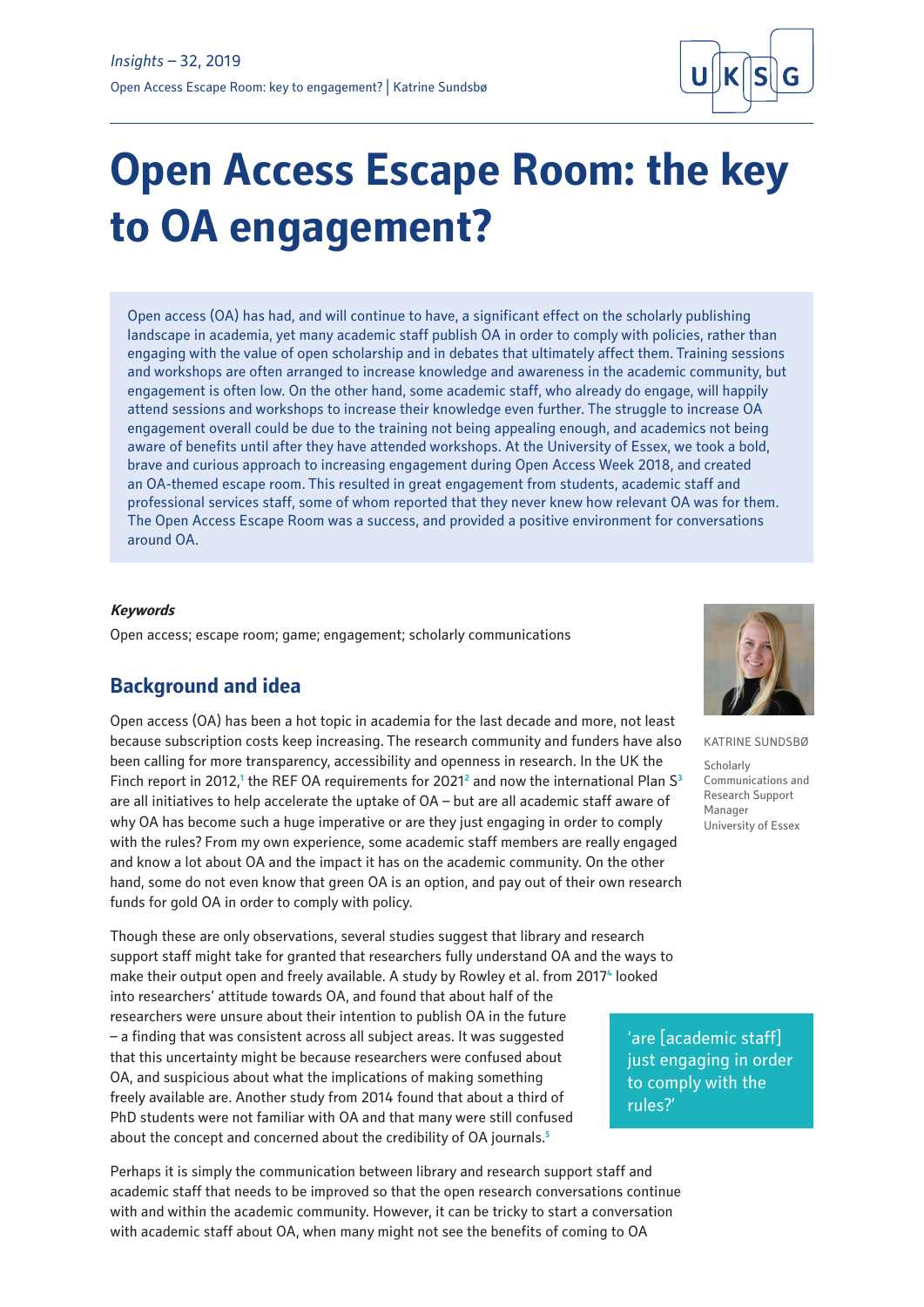

2 events until after they have attended. In several cases this means that workshops, forums or discussion groups on OA are not well attended, or attended by a few who are already engaging and want to engage even more with the open research community.

Further, though researchers are complying with OA policies, they do not necessarily know

how much OA and the ever-changing publishing landscape affects them, perhaps other than reducing the perception of their freedom to publish where they want, which is one of the current responses to Plan S from the academic community.**<sup>6</sup>** On the other hand, a reluctance to embrace Plan S in its current form is possibly due to the focus on reputation and journal impact factors in academia, especially for early career researchers (ECRs). A study from 2017 found that ECRs do not prioritize OA in their publishing strategies despite often getting a 'first author' status where they have influence over the choice of where to publish.**<sup>7</sup>** Instead, the focus is on actions that will build reputation and increase the likelihood of gaining promotion. Moreover, the study found that awareness of 'open science' initiatives is low, and though ECRs would archive their work in repositories when obligatory, it was done without enthusiasm and interest. It can almost seem as if the positives of OA are drowned in the focus on practices geared towards reward in academia. How does one create a positive environment where the personal rewards and global benefits of OA become motivation enough for academics to take action? One way is to educate academic staff in the benefits of open research, but to do so they need to be willing to learn.

Many interactive and fun initiatives to encourage academic staff to engage with several important aspects of research and scholarly communications have been successful in the past, including the Publishing Trap,**<sup>8</sup>** the Game of Open Access<sup>9</sup> and Copyright the Card Game.<sup>10</sup> There have also been other creative ways of encouraging engagement in the academic community and beyond, for example the Research Café at Liverpool John Moores University.**<sup>11</sup>** As the University of Essex is the home to the 'curious, brave and bold'**<sup>12</sup>** it was appropriate for us to do something bold for the 2018 Open Access Week. The aim was to create a fun way to learn about OA as well as providing a positive environment where conversations could happen.

As indicated above, one of the main problems of trying to get researchers to engage with OA is that they might not see the point of going in the first place; it is simply not appealing enough. A study by Lucardie from 2014**<sup>13</sup>** found that fun and enjoyment can help adults absorb learning and can motivate them to attend classes or training, and so creating a training session that would seem fun even before anyone attended was important in order to get academic staff, professional staff and students to engage.

This is how the idea of creating an OA-themed escape room was born. Escape rooms, like OA, have been of broadening interest for the last decade, so it is something most people have heard about and might be curious to try. Escape rooms are interactive adventure games where a team of players are locked in a room and have to solve a set of puzzles to 'escape' the room. These games are themed, usually have a story, can be adapted to almost any scenario, and have in recent years often been used in educational settings, for example a physics escape room for high-school students.**<sup>14</sup>** A survey from 2015 analysed 175 escape room facilities from around the world and found a wide range of themes, concepts, narratives and puzzles.**<sup>15</sup>** In other words, there were many versions to gain inspiration from. There is also a workbook available on how to make escape rooms for educational purposes.**<sup>16</sup>** Even with all these resources available, creating an OA-themed escape room proved to be a bit more time-consuming and not as straight forward as it might seem.

'a reluctance to embrace Plan S in its current form'

'the positives of OA are drowned in the focus on practices geared towards reward in academia'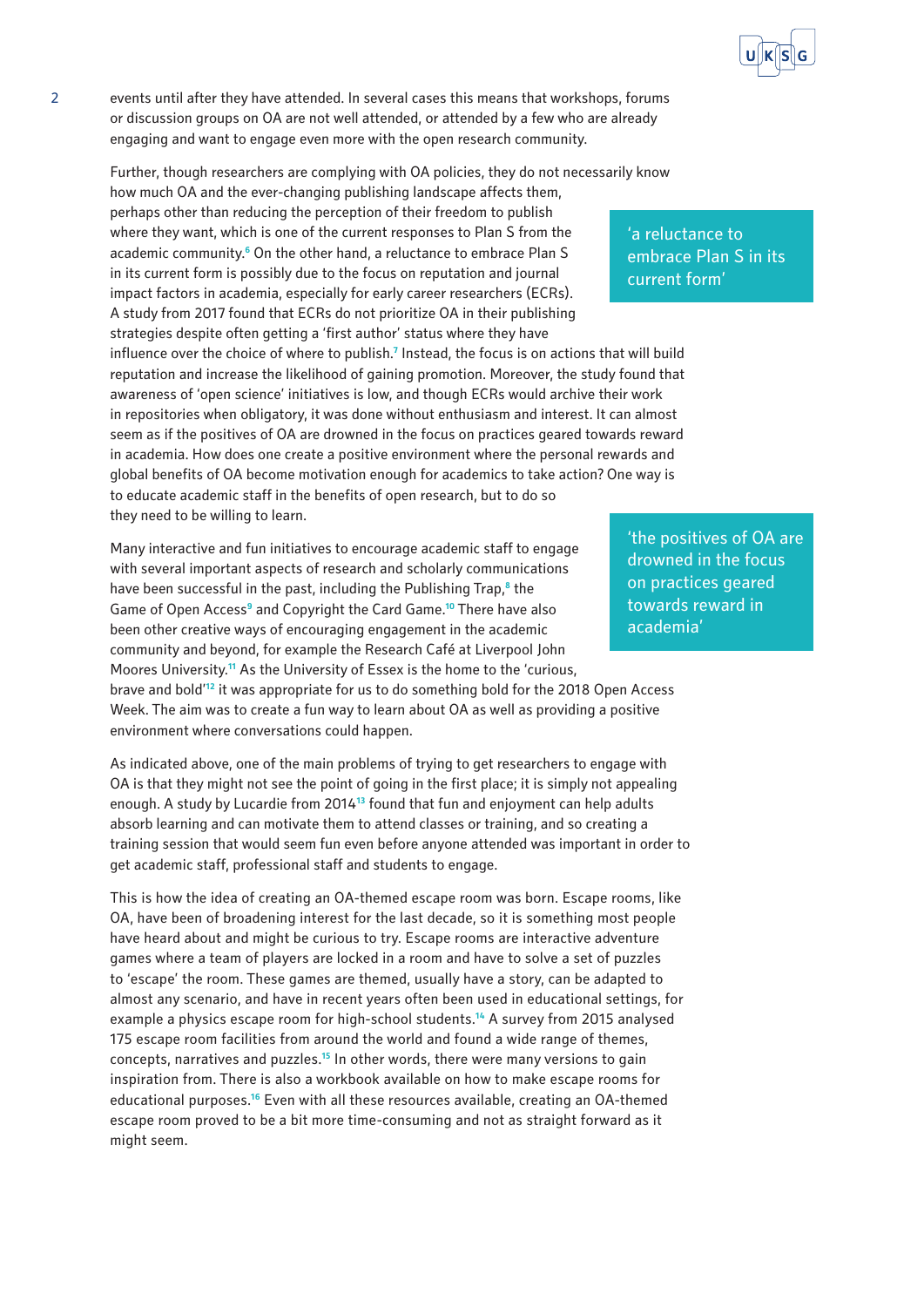

Our escape room was created for people with no knowledge or understanding of OA. However, having more knowledge should not mean that players would have an advantage nor should it make the escape room obsolete as it would also create a safe place to discuss all aspects of OA.

Designing an OA escape room in a library space resulted in some restrictions. First of all, the space that was available could sadly not become a permanent escape room, so the game had to be quick and easy to set up and take down. Second, it needed to be affordable to create and easy to replicate, so props and puzzles were mainly made by reusing old books and items and using things from a stationery cupboard – things that others could easily obtain. Third, it had to be OA themed and include some of the basics of OA without being too confusing. Players needed to be taken on a journey where they would learn one step at a time, and the fact that they would learn about OA during a game was intended to help them remember in the future.**<sup>17</sup>** Fourth and last, it had to be fun, challenging and work well as a conversation starter.

The details of the layout of our final Open Access Escape Room,**<sup>18</sup>** the instructions,**<sup>19</sup>** script,**<sup>20</sup>** timer and hints (PowerPoint presentation)**<sup>21</sup>** and downloadable items and props**<sup>22</sup>** can be found online. To avoid spoilers, in case you want to take part in the game as a player, the specifics of each of the puzzles will not be revealed in this article, but be aware that they are all explained in the Open Access Escape Room project on figshare.**<sup>23</sup>**

# **The Open Access Escape Room comes to life**

The final design of our Escape Room has three main OA parts and seven puzzles. The game is set in the future and in this virtual future all research is published with no cost to the reader or author. The game was designed this way in order to introduce diamond OA to players without bombarding them with information about all the various routes to OA at once. It is also a way to create more discussion around the current publishing landscape after players finish the game.



*Open Access Escape Room Layout, University of Essex, October 2018*

'Players needed to be taken on a journey where they would learn one step at a time'

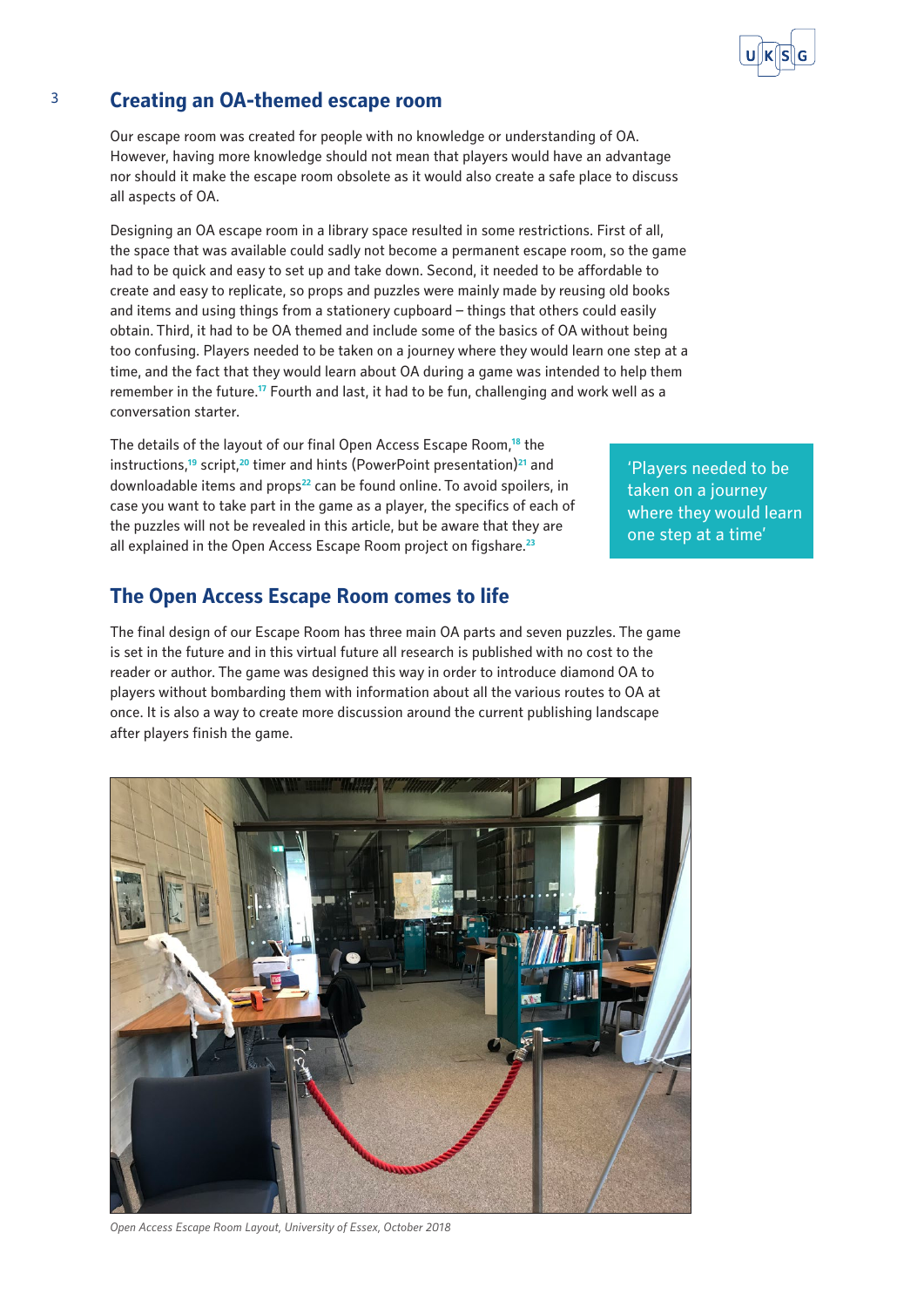

4 Before starting the game, players meet a villain who has locked away all the research at the University of Essex. The research was locked down because the villain was angry about not making any money from publishing any more (as everything was published through the diamond OA route). After a short, scripted rant, the villain walks away to lock down all the research in the world. The goal of the escape room is to stop the villain and make all research open again. The first puzzle starts with giving players a choice between green and gold, and is designed to teach players about one of these routes to OA. The one they do not choose will be explained in the conversation after the game. In the second puzzle, players learn about the benefits of OA. Then in the next four puzzles, players unlock four things that can be open: data, conference papers, books and articles. In the final puzzle, players complete the last task in order to defeat the villain and restore diamond OA.

Our Escape Room was not a 'break-out' one, as most escape rooms traditionally are. Instead, players win the game and defeat the villain when they complete the last task in the last item they unlock. This causes the villain to be very upset as the master plan is ruined, and the villain can no longer make money from locking down research outputs, leading nicely to a conversation about OA when the game finishes.

### **Testing**

Once the Open Access Escape Room was created, it had to be tested to make sure there was no misleading information or ways players could easily cheat. The Escape Room was tested four times before the launch, with librarians, academic staff and two groups of undergraduate (UG) students. Adjustments were made after each test round. The first testing with librarians revealed that some of the puzzles were simply too easy, and some 'noise' was added to make some puzzles more difficult. During the second testing, the academic staff group 'solved' the whole Escape Room in four minutes as they broke open the last box in the game instead of following the puzzles. This led to some changes to the props to minimize the possibilities to go rogue, and additional information was added to the script for the beginning of the game urging players to not try to open things unless they were using the padlock. In the third testing round, this time with UG students, one of the boxes broke and had to be repaired. In the final testing, also with UG students, everything seemed to run smoothly, and the Escape Room was completed in about 50 minutes. The Open Access Escape Room was ready for its launch.

### **Launch in Open Access Week 2018**

The Open Access Escape Room was advertised two weeks before Open Access Week 21–27 October 2018, and bookings were open for all staff and students on our Colchester campus. Nine sessions were advertised, where people could sign up as a team, or individually. Many of the slots were taken quickly and several of the sessions had waiting lists. Unfortunately, there were several last-minute cancellations and a few no shows, so in the end only five sessions were run. There was a good mix of players; some were students, some were professional service staff, and some were academic staff. Most of the teams that arrived knew each other before, but one group with only two players did not know each other at all.

Though many players said they did not pick up on all the OA references during the game, as they were so focused on winning, the conversation after they had finished became the key to OA engagement. This conversation provided an opportunity to explain OA in more detail, by using things players had just interacted with as reference points.

'The goal of the escape room is to stop the villain and make all research open again'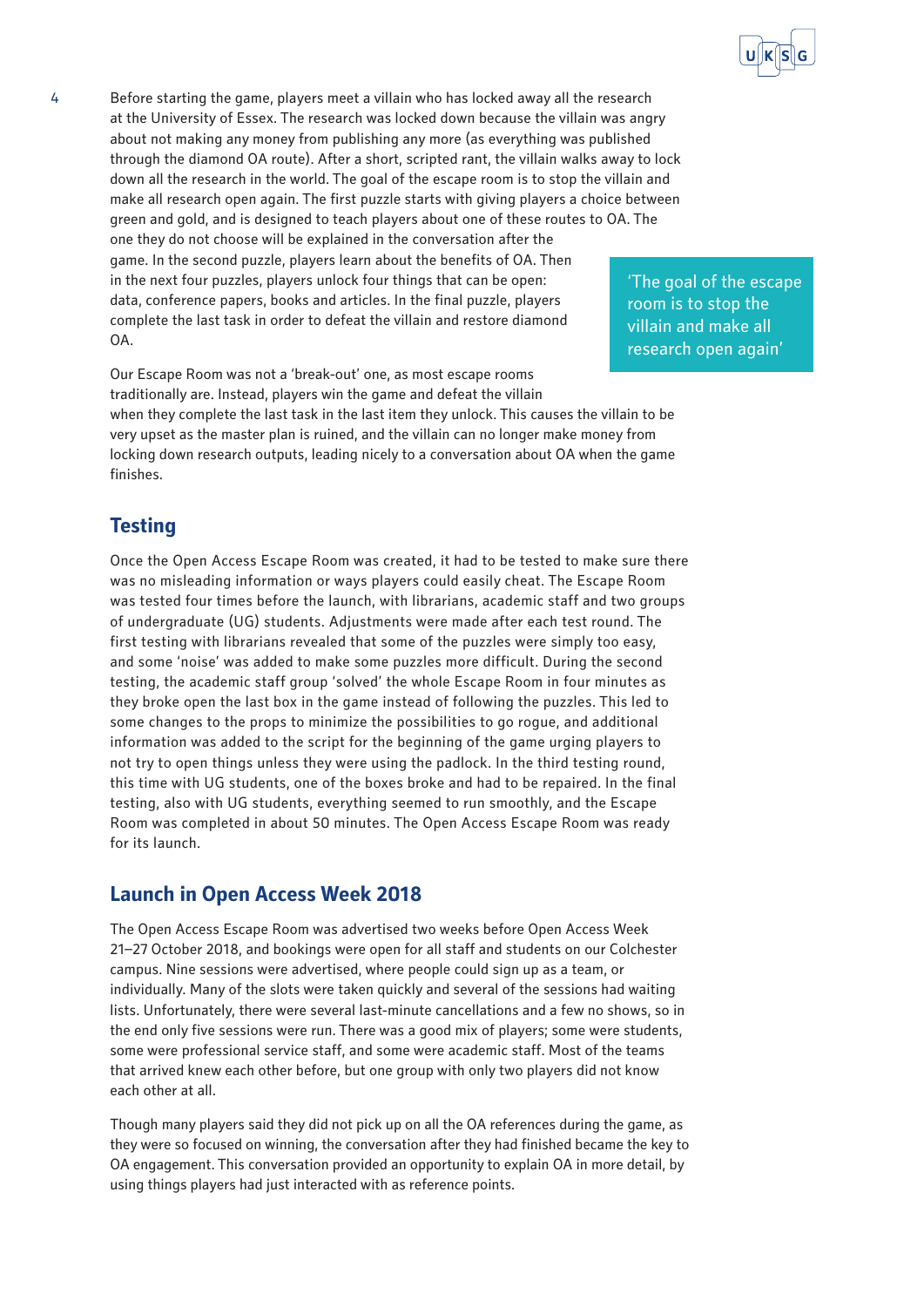



*A team from the UK Data Archive after they completed the Open Access Escape Room, University of Essex, October 2018*

Players were really positive after having just defeated the villain of the Escape Room so they were open to talking about OA, and it was easy to get a conversation going. Every conversation was different, but had the same basic elements in them: the routes to OA, the benefits of OA and what can be made open. There was also discussion around why some research is not freely available, the current landscape of scholarly communication and possible changes in the future, mostly linked to Plan S.

### 'they were open to talking about OA, and it was easy to get a conversation going'

# **Feedback**

The feedback from both students and staff was extremely positive. Some said they never knew how relevant OA was to them, and everyone who took part talked about how much fun they had playing the game. Several of those who came to play asked many questions after the game and some even wanted more information and/or a summary of the conversation to be sent to their e-mail. Many also had suggestions on how the Escape Room could be used for team building in departments, student groups or leadership programmes.

'Some said they never knew how relevant OA was to them'

# **What next?**

After the Open Access Escape Room was launched and the full project shared online,**<sup>24</sup>** the feedback from the global scholarly communications community has been very positive. The University of Kent ran a slightly modified version of the Open Access Escape Room on the 18 December 2018, where they built upon the original work to create an advanced version of the Escape Room, including licences and altmetrics. In addition, many other institutions have indicated interest in running the game.

The original Open Access Escape Room also ran again at the University of Essex during the Newcomers (Network for Early Career Essex Researchers) Research Week from 7–11 January 2019.**<sup>25</sup>** The sessions were for ECRs, and with individual booking only. Feedback was highly positive, and players had a lot of questions which resulted in great conversations and engagement after the game had finished. Interestingly, players also picked up on a lot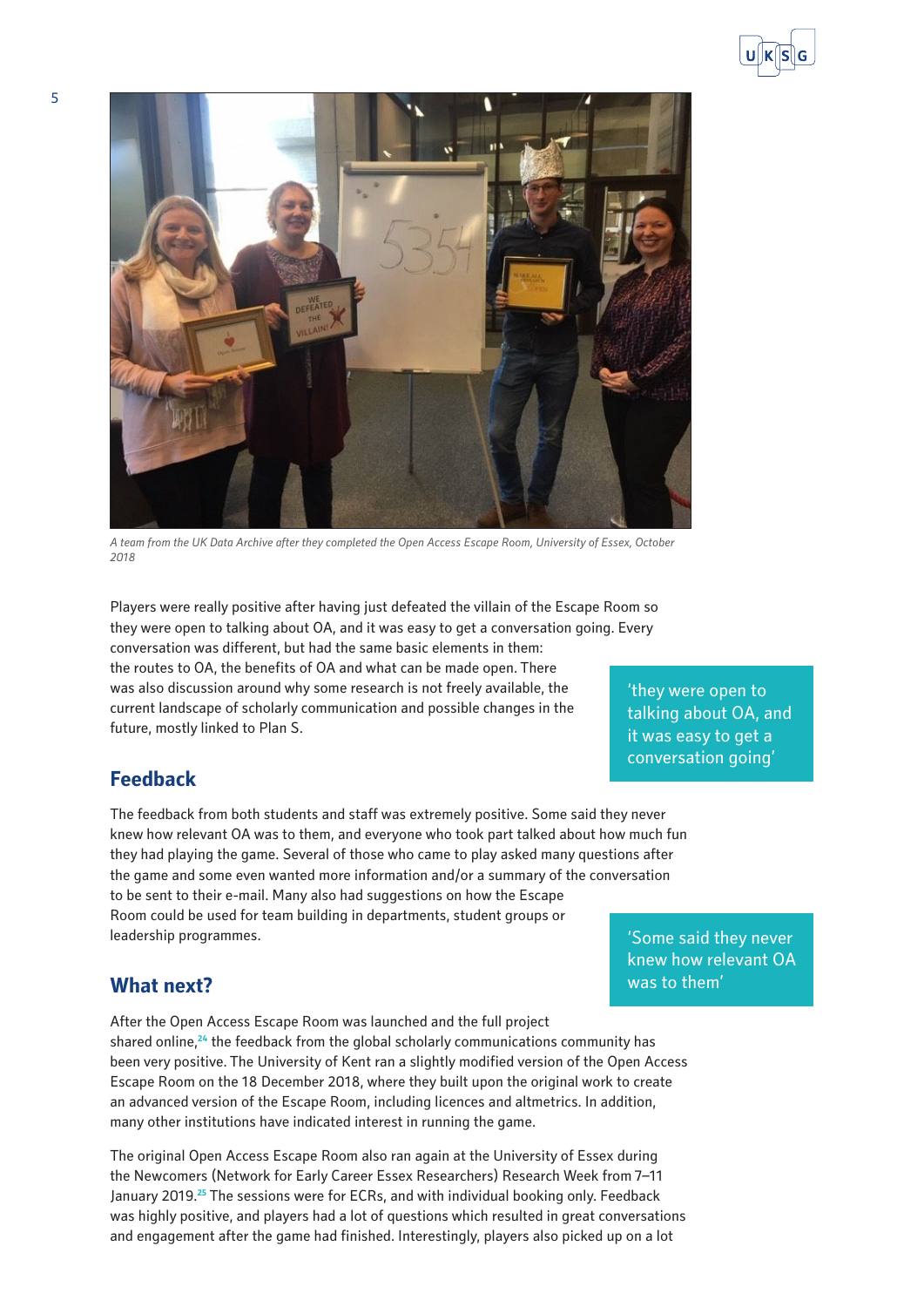

6 of the OA references during the game, which is promising considering previous studies have indicated that OA knowledge and engagement is low for ECRs.**<sup>26</sup>**

Given the success of the game, there are plans to create more versions of the seven puzzles in order to improve the game. By creating separate versions of each of the puzzles, the Escape Room can be adapted to the existing knowledge of the players, and one can pick and choose puzzles to set up a bespoke game. These modifications could include copyright issues, journal impact factors/rankings, metrics and more details of the green and gold routes. The specifics of each proposed puzzle version are yet to be designed. There are also plans to create a travel-friendly workshop version of the Open Access Escape Room, to be designed in collaboration with colleagues from the University of Kent.

In summary, the Open Access Escape Room was, and continues to be, a huge success and has resulted in many positive interactions between academics, ECRs and research support

staff. Given the increasing focus on reward and policy in academia, it was timely to set up something light-hearted to increase engagement with such a relevant and important topic in scholarly communications. The positive feedback and reception from both players and the wider community has been beyond all expectations, and it is clear that many do want to engage with OA, but existing commitments and workload mean that there is not always the time or opportunity to do so. In conclusion, this initiative has not only become a successful educational resource, but also provides the opportunity of escape from the demands in academia by providing a positive environment for conversations about the benefits of OA and the sharing of any concerns one might have.

'There are … plans to create a travel-friendly workshop version of the Open Access Escape Room'

'positive feedback … has been beyond all expectations, and it is clear that many do want to engage with OA'

#### **Abbreviations and Acronyms**

A list of the abbreviations and acronyms used in this and other *Insight*s articles can be accessed here – click on the URL below and then select the 'full list of industry A&As' link: **<http://www.uksg.org/publications#aa>**

#### **Acknowledgements**

The author would like to thank Dr Simon Kerridge and Sarah Slowe for their support and helpful comments.

#### **Competing interests**

The author has declared no competing interests.

#### **References**

- 1. "Accessibility, sustainability, excellence: how to expand access to research publications," The Association of Commonwealth Universities (June 2012): **<https://www.acu.ac.uk/research-information-network/finch-report-final>** (accessed January 24, 2019).
- 2. "Guidance REF 2021," REF: **<https://www.ref.ac.uk/guidance/>** (accessed January 24, 2019).
- 3. "'Plan S' and 'cOAlition S' Accelerating the transition to full and immediate Open Access to scientific publications," Plan S: **<https://www.coalition-s.org/>** (accessed January 24, 2019).
- 4. Jennifer Rowley et al., "Academics' behaviors and attitudes towards open access publishing in scholarly journals," *Journal of the Association for Information Science and Technology* 68, no. 5 (March 2017): 1201–1211; DOI: **<https://doi.org/10.1002/asi.23710>** (accessed January 24, 2019).
- 5. Julia E. Rodriguez, "Awareness and attitudes about Open Access Publishing: A Glance at Generational Differences," *Journal of Academic Librarianship*  40, no. 6 (November 2014): 604–610; DOI: **<https://doi.org/10.1016/j.acalib.2014.07.013>** (accessed January 24, 2019).
- 6. "Reaction of Researchers to Plan S: Too Far, Too Risky," *Open Letter, Google Sites*: **<https://sites.google.com/view/plansopenletter/home>** (accessed January 24, 2019).
- 7. David Nicholas et al., "Early career researchers: Scholarly behaviour and the prospect of change," *Learned Publishing* 30, no. 2 (February 2017): 157–166; DOI: **<https://doi.org/10.1002/leap.1098>** (accessed January 24, 2019).
- 8. "The Publishing Trap UK Copyright Literacy," *UK Copyright Literacy*: **<https://copyrightliteracy.org/resources/the-publishing-trap/>** (accessed January 24, 2019).
- 9. Kate McGuinn and Mike Spikin, "The Game of Open Access," University of Huddersfield Repository, University of Huddersfield, last modified March 26, 2018: **<http://eprints.hud.ac.uk/id/eprint/33874/>** (accessed January 24, 2019).
- 10. "Copyright the Card Game UK Copyright Literacy," *UK Copyright Literacy*: **<https://copyrightliteracy.org/resources/copyright-the-card-game/>** (accessed January 24, 2019).